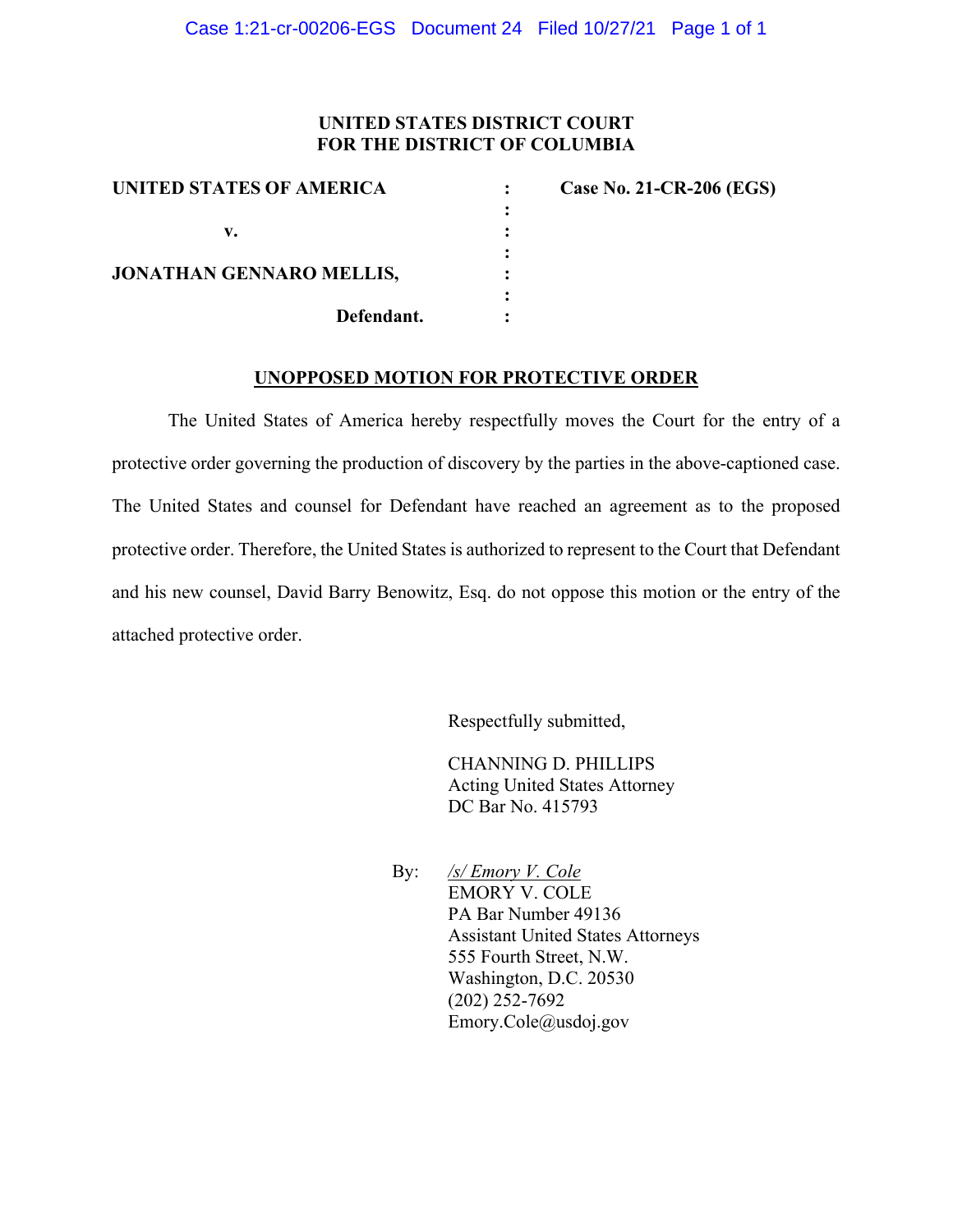# **UNITED STATES DISTRICT COURT FOR THE DISTRICT OF COLUMBIA**

**:**

**:**

**:**

| UNITED STATES OF AMERICA |  |  |  |
|--------------------------|--|--|--|
| V.                       |  |  |  |
| <b>JONATHAN MELLIS,</b>  |  |  |  |
|                          |  |  |  |

**: Case No. 21-CR-206 (EGS)** 

**Defendant. :**

# **PROTECTIVE ORDER GOVERNING DISCOVERY**

To expedite the flow of discovery material between the parties and adequately protect the

United States' legitimate interests, it is, pursuant to the Court's authority under Fed. R. Crim. P.

16(d)(1) and with the consent of the parties, ORDERED:

1. **Materials Subject to this Order.** This Order governs materials provided by the

United States at any stage of discovery during this case and which the United States has

identified as either "Sensitive" or "Highly Sensitive." Examples of materials that the United

States may designate as "Sensitive" or "Highly Sensitive" pursuant to this Order include but are

not limited to:

- a. Personal identity information as identified in Rule 49.1 of the Federal Rules of Criminal Procedure, as well as telephone numbers, email addresses, driver's license numbers, and similar unique identifying information;
- b. Information regarding the government's confidential sources;
- c. Information that may jeopardize witness security;
- d. Contact information for, photographs of, and private conversations with individuals that do not appear to be related to the criminal conduct in this case;
- e. Medical or mental health records;
- f. Sources and methods law-enforcement officials have used, and will continue to use, to investigate other criminal conduct related to the publicly filed charges;
- g. Surveillance camera footage from the U.S. Capitol Police's extensive system of cameras on U.S. Capitol grounds;<sup>1</sup>
- h. Repair estimates from the Architect of the Capitol;

<sup>&</sup>lt;sup>1</sup> To be clear, this does not include footage from body worn cameras from other police departments that responded on January 6, 2021, the vast amount of which the United States will *not* designate as Sensitive or Highly Sensitive. (Body worn camera footage will be marked Sensitive or Highly Sensitive only if it contains material described in paragraph one above or for a similar reason not anticipated by this Order.)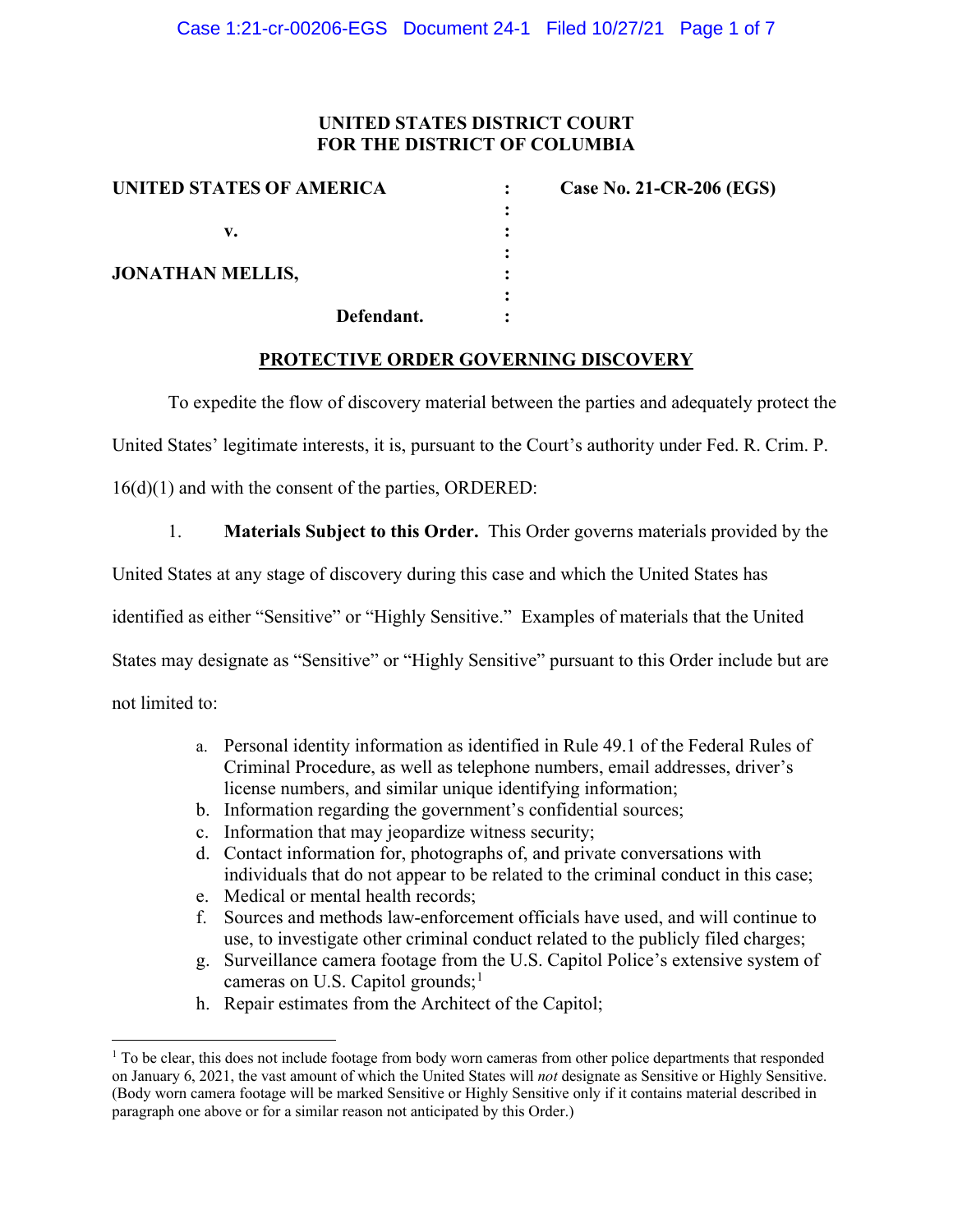i. Materials designated as "security information" pursuant 2 U.S.C. §1979; and

j. Tax returns or tax information.

This Order will not be used to designate materials as Sensitive or Highly Sensitive unless such designation is necessary for one of the reasons stated in this paragraph or for a similar reason not anticipated by this Order. The government agrees to make every effort to provide discovery in a manner that will allow for most discovery to be produced without such designations.

2. **Defendant.** Any reference to "Defendant" herein refers individually to each

defendant identified in the caption above.

3. **Legal Defense Team.** The "legal defense team" includes defense counsel

(defined as counsel of record in this case, including any post-conviction or appellate counsel)

and any attorneys, investigators, paralegals, support staff, and expert witnesses who are advising

or assisting defense counsel in connection with this case.

# 4. **Rules for the Handling of Sensitive and Highly Sensitive Materials.**

- a. **Limitations on Use.** Defendant and the legal defense team may use Sensitive and Highly Sensitive discovery materials solely in connection with the defense of this case and any other case connected to the events at the United States Capitol on January 6, 2021, including any post-conviction or appellate litigation, and for no other purpose, and in connection with no other proceeding, without further order of this Court.
- b. **Limitations on Dissemination.** No Sensitive or Highly Sensitive materials, or the information contained therein, may be disclosed to any persons other than Defendant, the legal defense team, or the person to whom the Sensitive or Highly Sensitive information solely and directly pertains or his/her counsel, without agreement of the United States or prior authorization from the Court.
- c. **Limitations on Reproduction.** Defendant, the legal defense team, and authorized persons shall not copy or reproduce the Sensitive or Highly Sensitive materials except in order to provide copies of the materials for use in connection with this case by Defendant, the legal defense team, the person to whom the Sensitive or Highly Sensitive information solely and directly pertains or his/her counsel, and other persons to whom the Court may authorize disclosure (collectively, "authorized persons").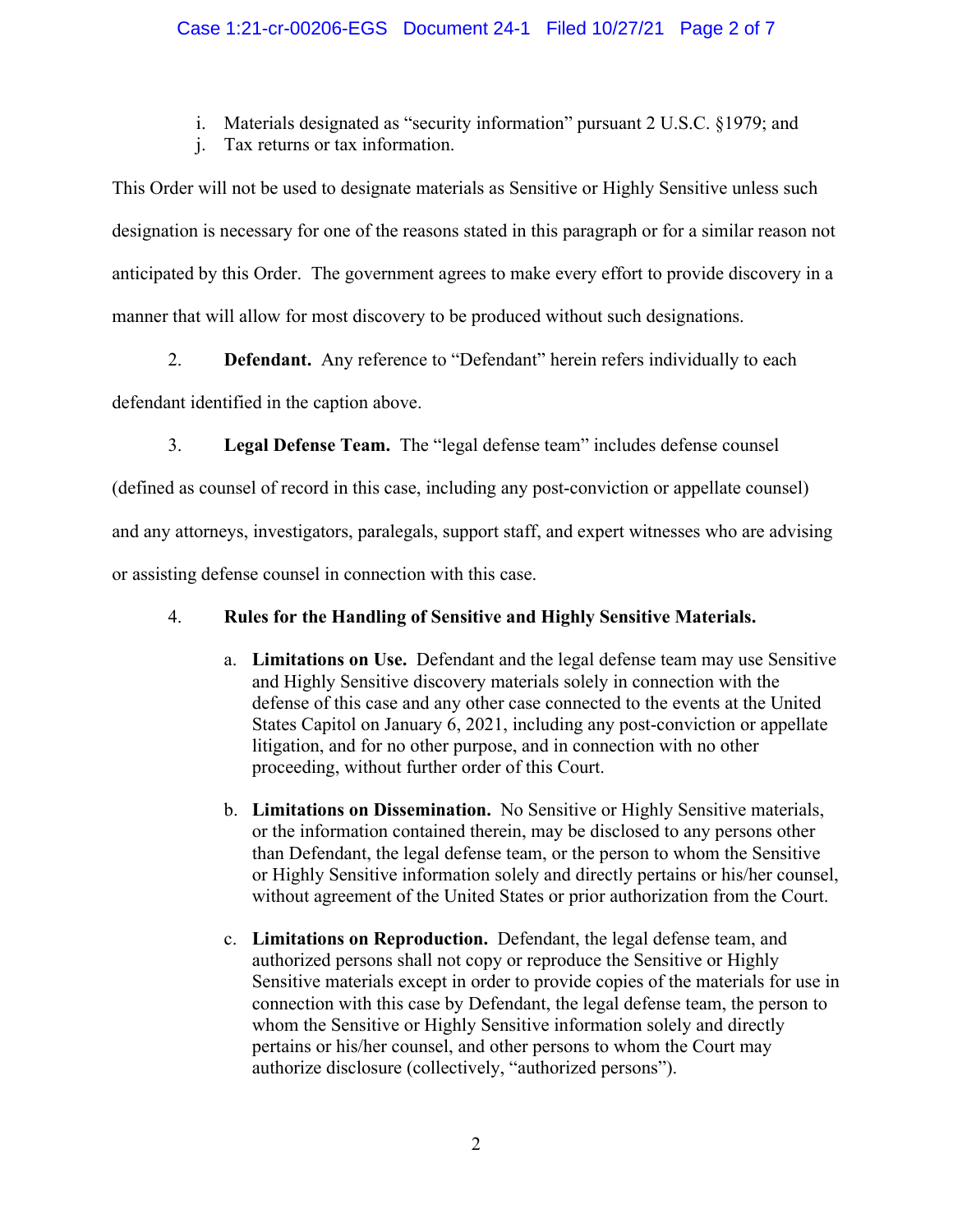If defense counsel provides Defendant access to Sensitive or Highly Sensitive materials, defense counsel must advise Defendant that Defendant may not record any personal identity information as identified in Rule 49.1 of the Federal Rules of Criminal Procedure or any telephone numbers, email addresses, driver's license numbers, and similar unique identifying information. By signing the attached affirmation, Defendant agrees not to do so.

Copies and reproductions, and any notes or records made in relation to the contents of the Sensitive and Highly Sensitive materials, are to be treated in the same manner as the original materials.

- d. **Court Filings.** Absent prior agreement by the parties or permission from the Court, no party shall disclose materials designated as Sensitive or Highly Sensitive in any public filing with the Court. Such materials shall be submitted under seal in accordance with Local Criminal Rule 49(f)(6). The Clerk of Court shall accept for filing under seal any filings made in compliance with that Rule and so marked by the parties pursuant to this Order.
- e. **Court Hearings.** The restrictions in this Order shall not limit either party in the use of the materials in judicial proceedings in this case. The procedures for use of designated Sensitive and Highly Sensitive materials during any hearing or the trial of this matter shall be determined by the parties and the Court in advance of the hearing or trial. No party shall disclose materials designated Sensitive or Highly Sensitive in open court without agreement by the parties that such materials may be disclosed in open court or prior authorization by the Court.

### 5. **Additional Rules for Handling of Sensitive Materials.** The following

additional terms apply to Sensitive materials:

a. **Storage.** Sensitive materials must be maintained in the custody and control of Defendant, the legal defense team, and authorized persons. This restriction shall not apply to the person to whom the Sensitive information solely and directly pertains or his/her attorney.

# 6. **Additional Rules for Handling of Highly Sensitive Materials.** The following

additional rules apply to Highly Sensitive materials:

a. **Additional Limitations on Dissemination.** Defense counsel may not provide a copy of Highly Sensitive materials to Defendant or permit Defendant to view such materials unsupervised by defense counsel or an attorney, investigator, paralegal, or support staff person employed by defense counsel. The parties agree that defense counsel or an attorney, investigator, paralegal,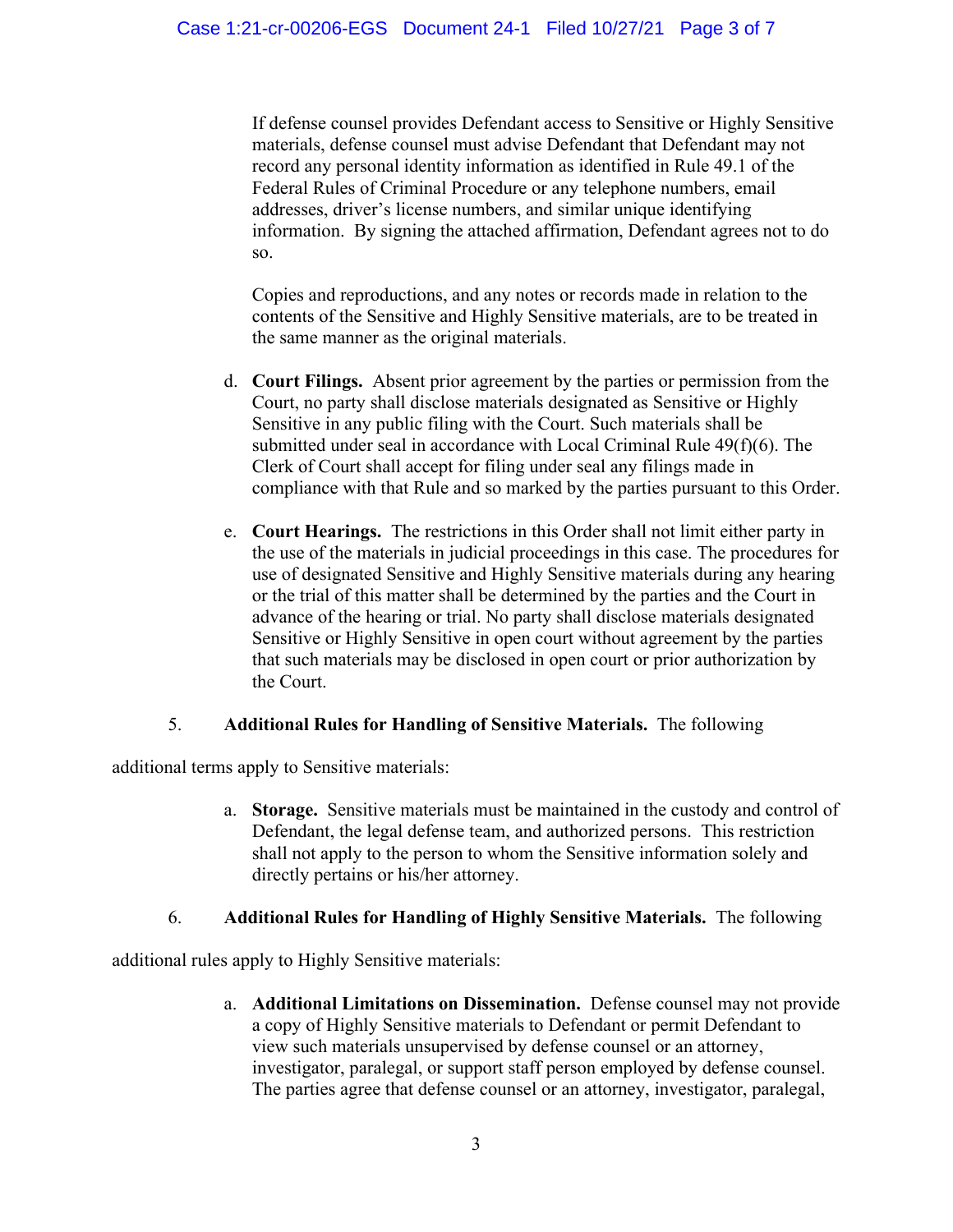or support staff person employed by defense counsel, may supervise Defendant by allowing access to Highly Sensitive materials through a cloudbased delivery system that permits Defendant to view the materials but does not permit Defendant the ability to download; provided that, prior to doing so, defense counsel first provides notice to the United States and allow the United States to file an objection with the Court if no agreement is reached.

- b. **Additional Limitations on Reproduction.** Counsel agrees that prior to showing materials to Defendant designated as Highly Sensitive, counsel or an attorney, investigator, paralegal, or support staff person employed by defense counsel will read Defendant the relevant parts of this Order, and remind Defendant of the consequences of violating the Order. If Defendant takes notes regarding Highly Sensitive materials, counsel or an attorney, investigator, paralegal, or support staff person employed by defense counsel must take reasonable steps to determine whether Defendant has copied any personal identity information as identified in Rule 49.1 of the Federal Rules of Criminal Procedure or any telephone numbers, email addresses, driver's license numbers, and similar unique identifying information.
- c. **Storage.** Highly Sensitive materials must be maintained in the custody and control of the legal defense team and authorized persons. This restriction shall not apply to the person to whom the Highly Sensitive information solely and directly pertains or his/her attorney.

7. **Viewing by Incarcerated Defendants.** If Defendant is in the custody of the

United States Marshals Service, defense counsel is authorized to provide a copy of discovery materials to the appropriate point of contact so that the defendant can view the discovery materials, subject to the terms of this Order.

8. **Disputes.** The parties shall make a good faith effort to resolve any dispute about a sensitivity designation before requesting the Court's intervention. The United States may agree to remove or reduce a sensitivity designation without further order of this Court. Whenever the redaction of specified information will resolve the basis for which a sensitivity designation was applied, the United States will agree to redaction, and such redaction will render the materials no longer subject to this Order. Any agreement to reduce or remove a sensitivity designation or to redact specific information shall be memorialized in writing.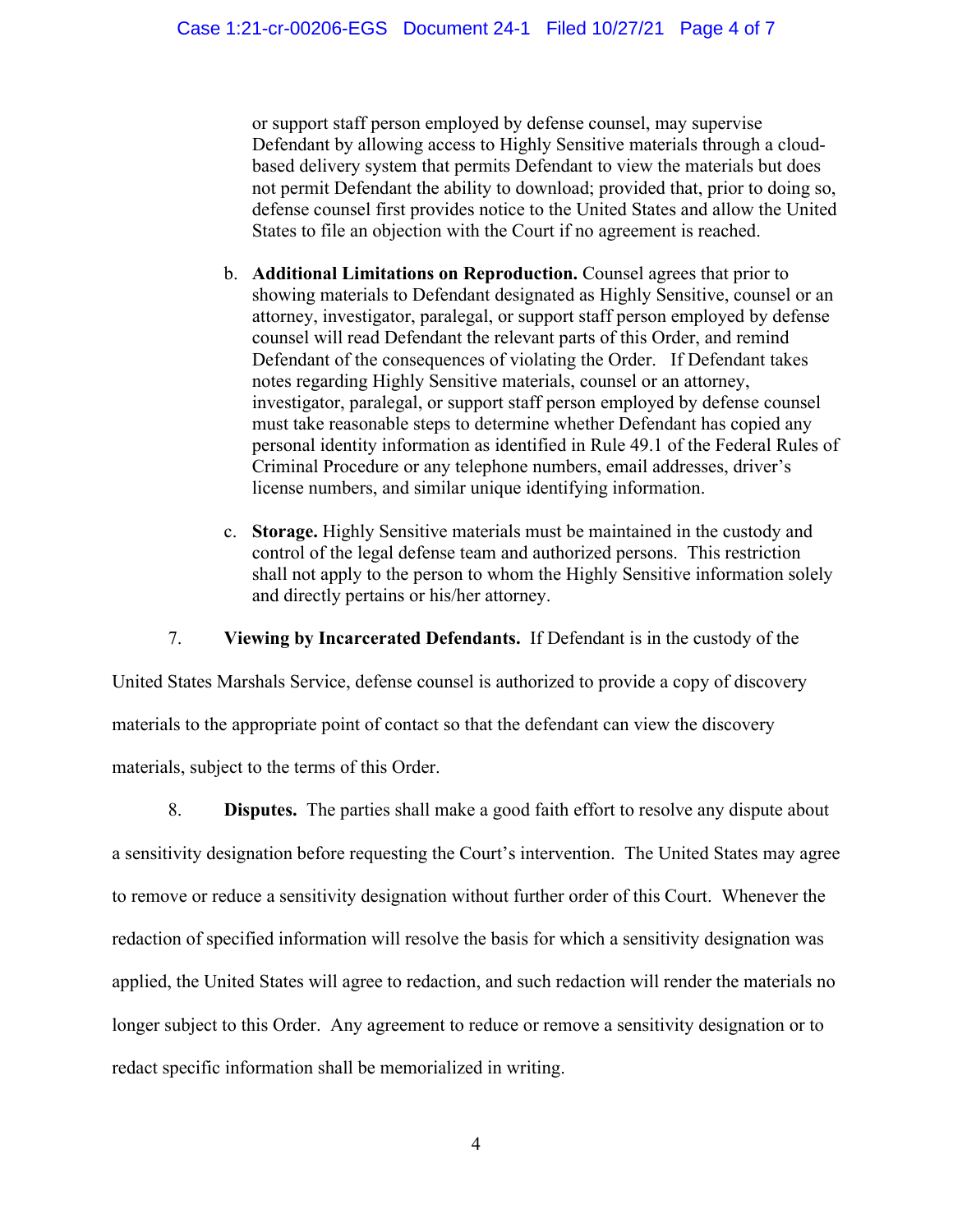### Case 1:21-cr-00206-EGS Document 24-1 Filed 10/27/21 Page 5 of 7

9. **Modification Permitted.** Nothing in this Order shall prevent any party from seeking modification of this Order nor prevent the defense from contesting a sensitivity designation. The parties agree that the burden of demonstrating the need for a protective order remains with the government at all times.

10. **Failure not Waiver.** The failure by the United States to designate any materials as Sensitive or Highly Sensitive upon disclosure shall not constitute a waiver of the United States' ability to later designate the materials as Sensitive or Highly Sensitive but the government must separately identify and memorialize the changed status of those materials in writing.

11. **Automatic Exclusions from this Order.** This Order does not apply to materials that:

- a. Are, or later become, part of the public court record, including materials that have been received in evidence in this or other public trials or hearings;
- b. Were derived directly from Defendant or that pertain solely to Defendant. Examples of such materials include Defendant's own financial records, telephone records, digital device downloads, social media records, electronic communications, arrest records, and statements to law enforcement; <sup>2</sup> and
- c. Materials that the defense obtains by means other than discovery.
- 12. **Government's Discovery Obligations.** Nothing in this Order modifies the

United States' obligations at any stage of discovery in this case pursuant to Federal Rules of

Criminal Procedure 16 and 26.2, Local Criminal Rule 5.1, 18 U.S.C. § 3500 (the Jencks Act),

and the government's general obligation to produce exculpatory and impeachment information in

criminal cases.

 $2$  Discoverable materials that were derived directly from Defendant or that pertain solely to Defendant are exempt from this Order regardless of whether the United States has designated any such materials as "Sensitive" or "Highly Sensitive" because the same materials are being provided or made available to co-defendants or other persons charged in connection with the events at the United States Capitol on January 6, 2021.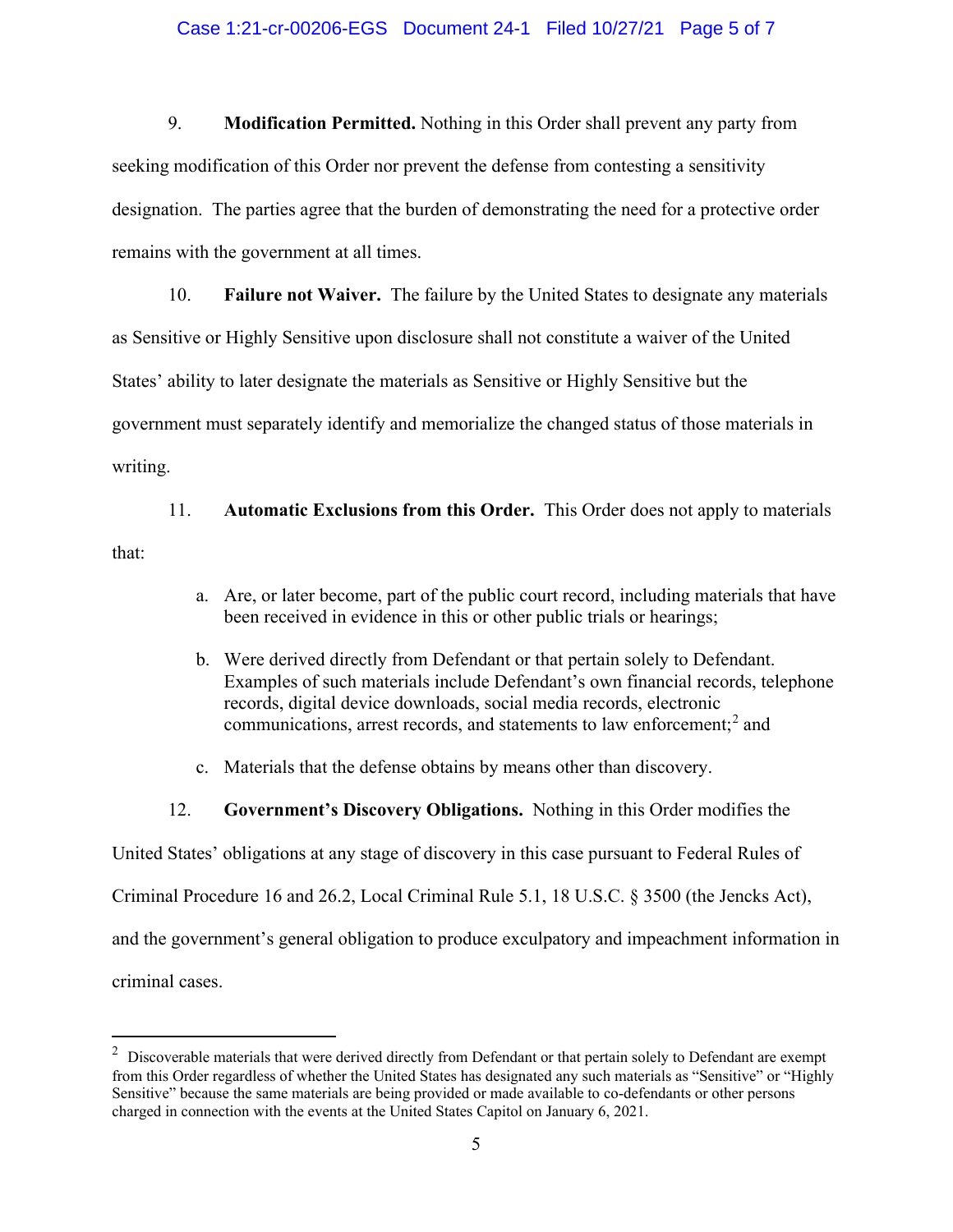#### Case 1:21-cr-00206-EGS Document 24-1 Filed 10/27/21 Page 6 of 7

13. **Defense Counsel's Obligations.** Defense counsel must provide a copy of this Order to, and review the terms of this Order with, members of the legal defense team, Defendant, and any other person, before providing them access to Sensitive or Highly Sensitive materials. Defense counsel must obtain a fully executed copy of Attachment A before providing Defendant access to Sensitive or Highly Sensitive materials, and must file a copy with the Court within one week of execution.

14. **No Ruling on Discoverability or Admissibility**. This Order does not constitute a ruling on the question of whether any particular material is properly discoverable or admissible and does not constitute any ruling on any potential objection to the discoverability or admissibility of any material.

15. **Duration.** The terms of this Order shall remain in effect after the conclusion of this case and the parties shall be bound by it unless otherwise ordered by the Court.

**SO ORDERED** this \_\_\_\_\_ day of \_\_\_\_\_\_\_\_\_\_, 2021.

HONORABLE JUDGE EMMET G. SULLIVAN United States District Judge

\_\_\_\_\_\_\_\_\_\_\_\_\_\_\_\_\_\_\_\_\_\_\_\_\_\_\_\_\_\_\_\_\_\_\_\_\_\_\_\_\_\_\_\_\_